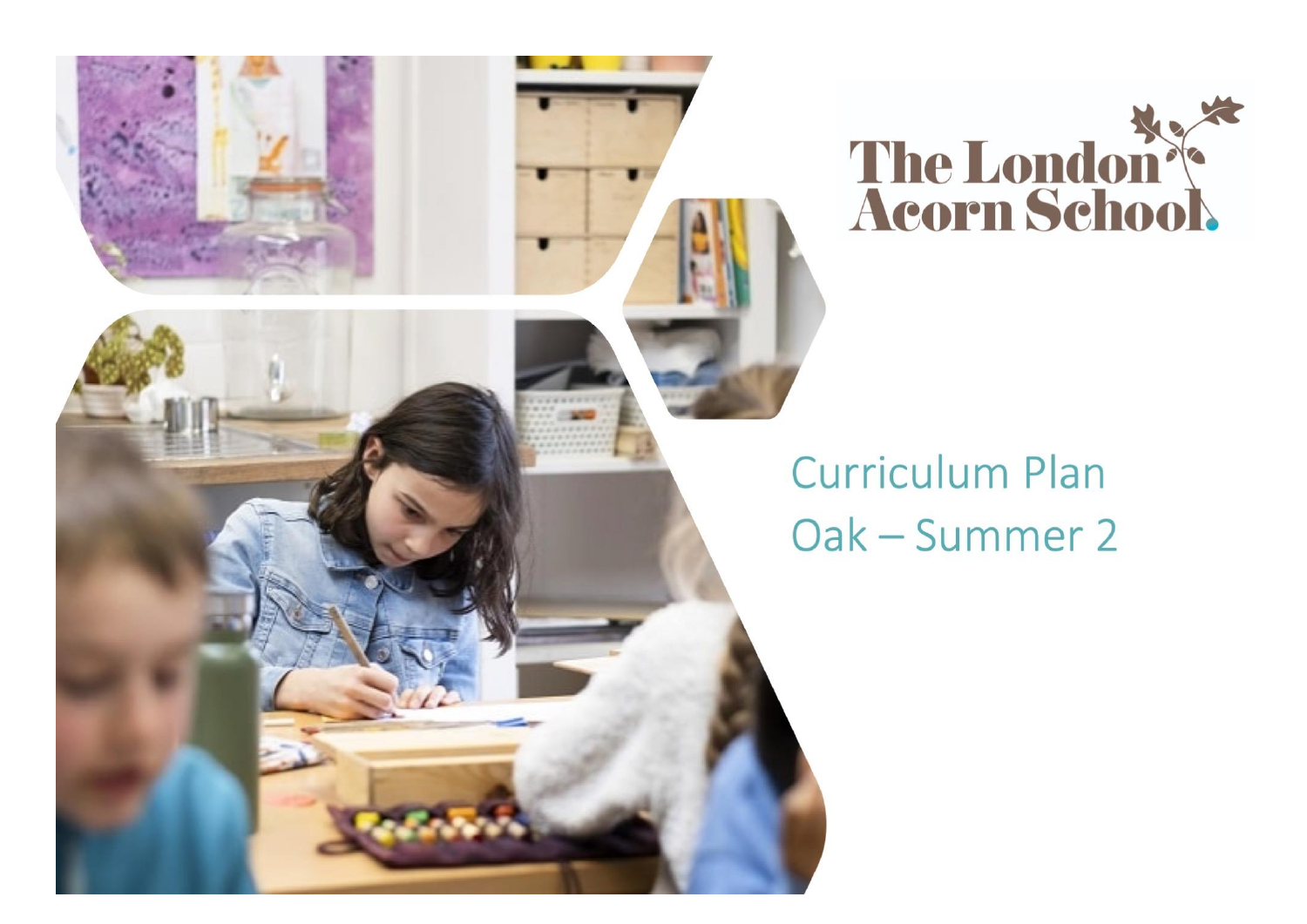## Programmes of Study

Class/ Year Class 5 year 6 Term Summer Second half term

## Unit title : Awesome

Literacy Genres Film Narrative (3-4 weeks)



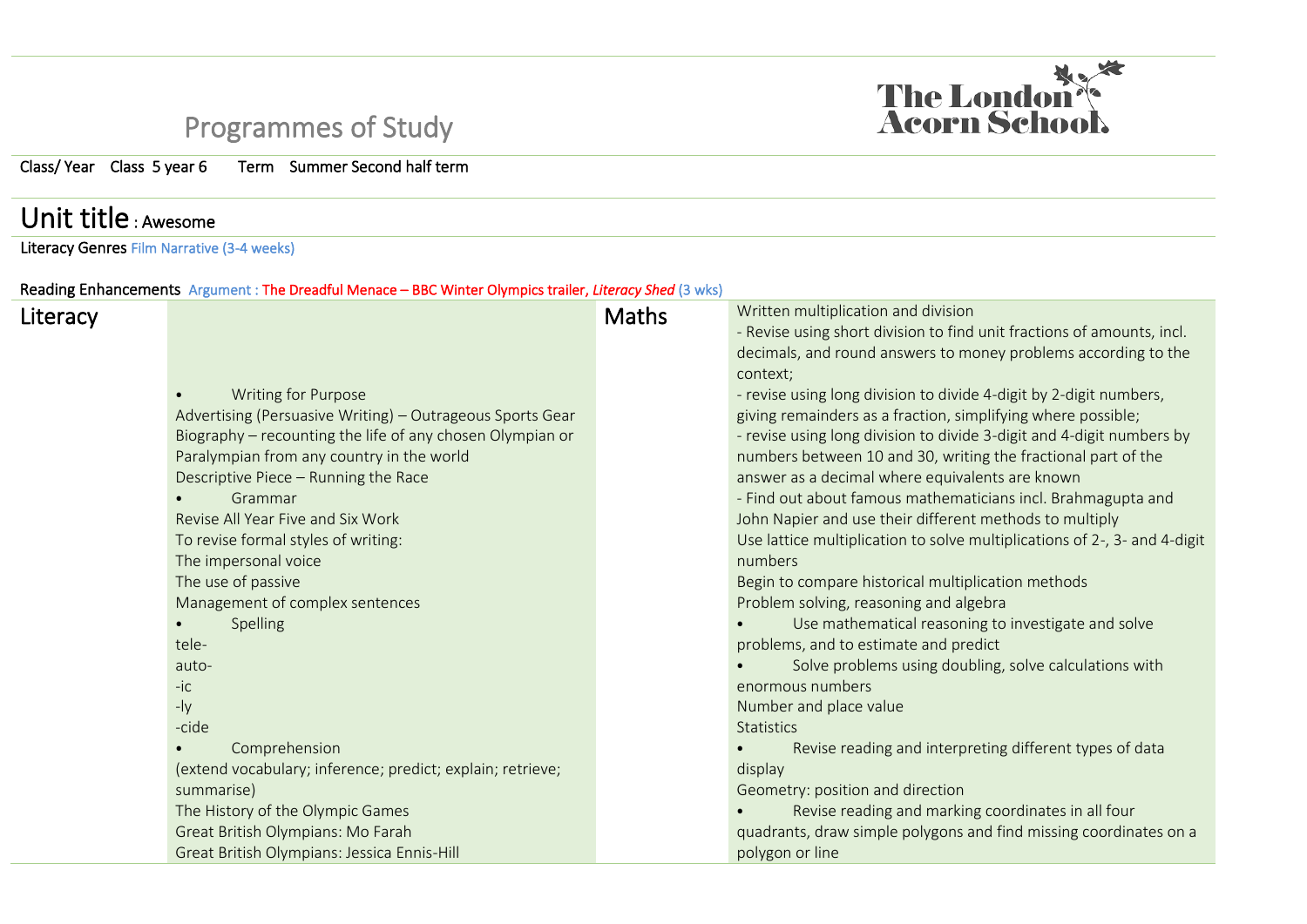| Olympic and Paralympic Values                                                                                                                                                                                                                                                                                                                                                                                                                                                                                                                                                                                                                                                                                     |                   | Revise properties and classification of 2D shapes, drawing<br>$\bullet$<br>2D shapes using ruler, protractor and compasses, parts of a circle<br>and angles in polygons;<br>Revise calculating missing angles by knowing angle facts;<br>Use a protractor to measure and draw angles in degrees;<br>Identify and name acute, right, obtuse and reflex angles;<br>understand perimeter, area and volume<br>Find the perimeter of rectangles, find the area of<br>rectangles, parallelograms and triangles, and find the volumes of<br>cubes and cuboids<br>Fractions<br>Revise equivalence simplifying fractions and changing<br>improper fractions into mixed numbers and vice versa;<br>Revise adding and subtracting fractions with different<br>denominators, incl. those which give answers greater than 1<br>Revise multiplying pairs of fractions and multiplying and<br>dividing fractions by whole numbers<br>Ratio and proportion<br>Revise calculating the mean average<br>Solving problems involving ratios<br>Read intermediate points off scales<br>Measurement<br>Explore binary numbers<br>Solve mathematical puzzles; incl. using multiplication facts, find<br>digital roots and look for patterns<br>Explore Fibonacci sequences and Pythagoras' theorem |
|-------------------------------------------------------------------------------------------------------------------------------------------------------------------------------------------------------------------------------------------------------------------------------------------------------------------------------------------------------------------------------------------------------------------------------------------------------------------------------------------------------------------------------------------------------------------------------------------------------------------------------------------------------------------------------------------------------------------|-------------------|----------------------------------------------------------------------------------------------------------------------------------------------------------------------------------------------------------------------------------------------------------------------------------------------------------------------------------------------------------------------------------------------------------------------------------------------------------------------------------------------------------------------------------------------------------------------------------------------------------------------------------------------------------------------------------------------------------------------------------------------------------------------------------------------------------------------------------------------------------------------------------------------------------------------------------------------------------------------------------------------------------------------------------------------------------------------------------------------------------------------------------------------------------------------------------------------------------------------------------------------------------------------------|
| Drawing people in Action<br>• Analyse the way in which visual effects show movement in<br>figures<br>• Identify the line of action that shows movement<br>• Know that a curved line of action and straight line of action<br>gives different feelings of movement<br>• Know that sketching figures requires a combination of curves<br>and lines<br>• Know that curves are generally used for the more supple parts<br>of the figure and that straights are more commonly used to<br>imitate stable and solid segments<br>• Know that using too many curves would lack structure and too<br>many lines would feel too tense<br>• Use lines, circles and ovals in sketching to indicate bones, joints<br>and limbs | <b>Humanities</b> | Geography<br>• Identifying the host cities and countries of the Olympics using world maps<br>and globes<br>• Identify continents, countries and major cities associated with the<br>Olympics.<br>• Locating host countries on a world map<br>• Using Grid references to locate places.<br>• Identifying national flags of Olympic host countries<br>• Exploring what flags are and why they are important<br>• Finding out how the Olympic bid system works and why people want the<br>Olympics to be held in their cities<br>• Investigating how the host country will be affected by the Games<br>Exploring positive and negative aspects of hosting the Olympics with regards to<br>economy, travel, etc                                                                                                                                                                                                                                                                                                                                                                                                                                                                                                                                                                |

Art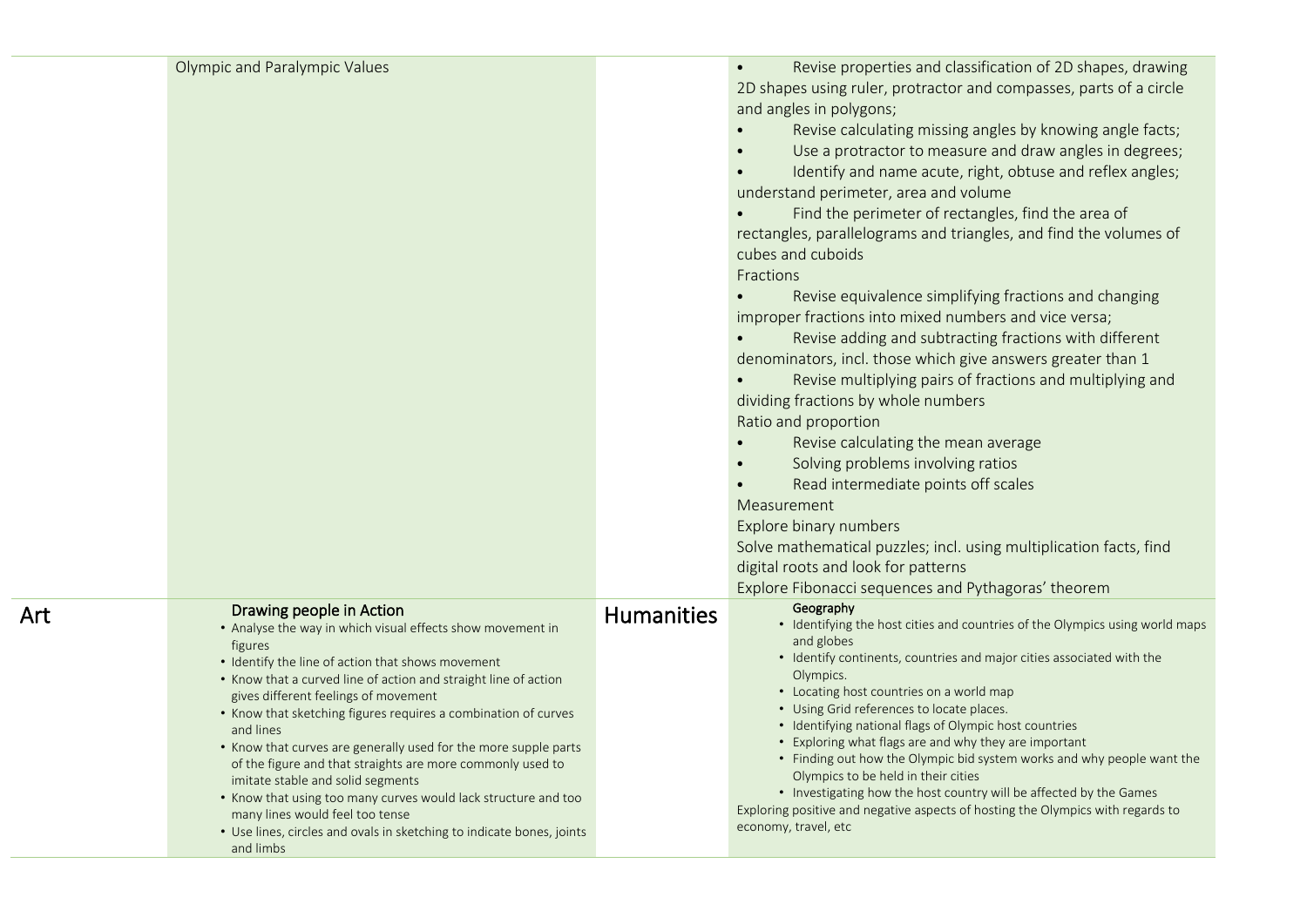| Relationships<br>and Health            | Changes<br>Understanding the changes that are happening in<br>our bodies<br>Understanding the changes that happen physically<br>$\bullet$<br>and emotionally during puberty<br>Understanding different relationships and that civil<br>$\bullet$<br>partnerships and marriage are examples of stable,<br>loving relationships and a public demonstration of<br>the commitment made between two people and<br>that forcing anyone to marry against their will is a                                                                                                                                                                                                                                                                                                                                                                                                                                                                                                                                                                                                                               | Forest<br>School | Story: Tamlin - peacefulness in the woods. Make homes for<br>solitary bees. Conkers for laundry cleaning. Continue sawing,<br>drilling. Learn the spiral cut for decorative bark. Dance the<br>rotation of earth in relation to sun/summer<br>Pupils identify more flora and fauna, consider needs of fauna and<br>undertake projects for these.<br>Use tools with more confidence, make simple knots.<br>Widen scientific vocabulary and work well as a class team.<br>Children expand their environmental awareness in terms of<br>conservation of the Morden Hall Park.<br>Children taken on leadership roles with Forest school days with<br>younger children |
|----------------------------------------|-------------------------------------------------------------------------------------------------------------------------------------------------------------------------------------------------------------------------------------------------------------------------------------------------------------------------------------------------------------------------------------------------------------------------------------------------------------------------------------------------------------------------------------------------------------------------------------------------------------------------------------------------------------------------------------------------------------------------------------------------------------------------------------------------------------------------------------------------------------------------------------------------------------------------------------------------------------------------------------------------------------------------------------------------------------------------------------------------|------------------|-------------------------------------------------------------------------------------------------------------------------------------------------------------------------------------------------------------------------------------------------------------------------------------------------------------------------------------------------------------------------------------------------------------------------------------------------------------------------------------------------------------------------------------------------------------------------------------------------------------------------------------------------------------------|
| Design and<br>technology /<br>Woodwork | crime;<br><b>STRUCTURES - PARTHENON</b><br>• Explore the purpose of columns in Greek architecture<br>• Know that columns support the roof, give buildings a feeling of<br>order, strength and balance and have intricate detail & symmetry<br>• Know the difference between 3 key Greek designs (Doric, Ionic and<br>Corinthian) and know that these are also called 'orders'<br>• Know what a frieze and pediment is and how they relate to Greek<br>structures & designs<br>• Use the influence of historical structures to create own design<br>templates<br>• Use prototypes, cross- sectional diagrams and computer aided<br>designs to represent designs making continual refinements<br>• Show an understanding of the qualities of materials to choose<br>appropriate tools to cut and shape<br>• Cut materials with precision and refine the finish with appropriate<br>tools<br>Critically evaluate the design structure in relation to the purpose in history<br>and in today's society<br>Wood work projects connected WW 1 in addition to projects derived from pupil<br>interests | Science          | <b>BIOLOGY - LIVING THINGS AND THEIR HABITATS</b><br>• Use classification keys to group living things in a variety of ways.<br>• Put vertebrate and invertebrate animals into groups (inc snails,<br>slugs, spiders, worms and insects).<br>• Recognise that environments can change and the impact this can<br>have on living things and habitats.<br>• Explore the work of naturalist and animal behaviour such as David<br>Attenborough.<br>• Explore the difference between life cycles of mammals,<br>amphibians, insects and birds.<br>• Classify sea animals by Groups including crustaceans and<br>molluscs.                                              |
| <b>Religious</b><br><b>Studies</b>     | <b>JUDAISM (BELIEFS &amp; CELEBRATIONS)</b><br>Learn about the beliefs exemplified through The Shema, the first four of the<br>Ten Commandments,<br>Know the significance of The Torah: the Sefer Torah (scroll) and the work of<br>the scribe and Chumash (Torah in book form); God giving the Torah on                                                                                                                                                                                                                                                                                                                                                                                                                                                                                                                                                                                                                                                                                                                                                                                        | <b>PE</b>        | <b>SAILING</b><br>Can identify the different parts of a boat. Can control the<br>boats movement using the sail and the rudder for direction.<br>Be able to answer questions about boat safety.                                                                                                                                                                                                                                                                                                                                                                                                                                                                    |